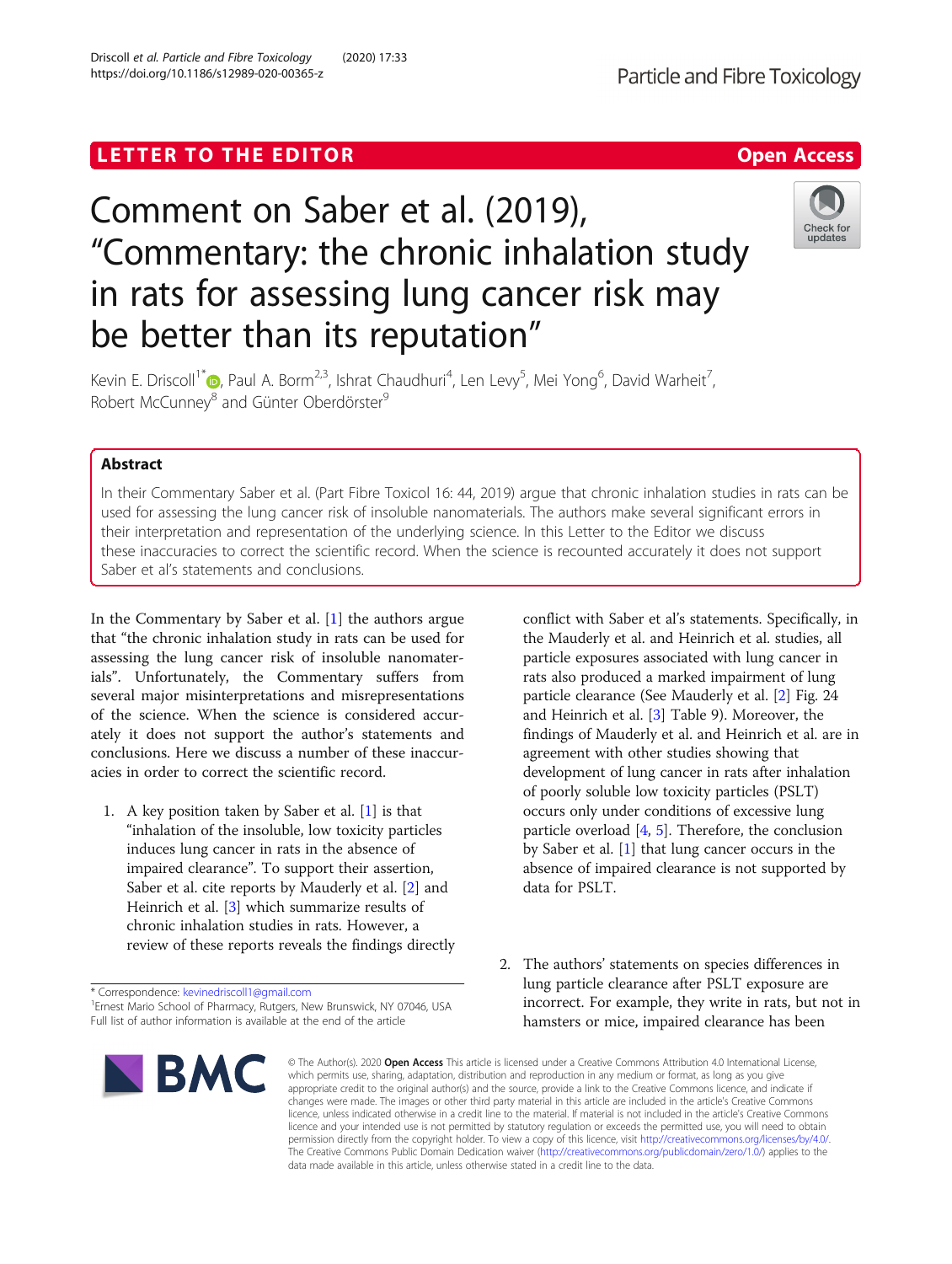observed at high lung burden" and "particle clearance rates in mice, hamsters and rats depend on the lung burden: lower clearance rates are observed with increasing lung burden, but the impaired clearance is only observed in rats". To support their statements, Saber et al  $[1]$  $[1]$  cite a study by Elder et al. [[6\]](#page-2-0); however, the actual results of the Elder et al. study directly contradict the authors' assertions. Specifically, Elder et al. observed a significant, dose-dependent impairment of lung particle clearance in rats, mice and hamsters exposed for 13 weeks by inhalation to carbon black (CB) (see Elder et al. [[6](#page-2-0)] Table 4) and concluded all three species showed lung particle overload under similar exposure scenarios. The Elder et al. findings concur with other studies, including Muhle et al. [\[7\]](#page-2-0) who demonstrated that rats and hamsters both exhibit impaired lung particle clearance at high lung burdens of PSLT.

- 3. To support their contention that rat lung cancer after PSLT inhalation reflect a human hazard, the authors discuss coal miner epidemiology as an example of "occupational exposure to carbon dust". The basis of this argument is seriously flawed as coal miners are exposed to a complex mixture of substances which can include soluble materials as well as crystalline silica, a known human carcinogen [\[8](#page-2-0)]. As such, coal miner exposure is not a surrogate for exposure to a PSLT and is much more than simply exposure to carbon dust. Having not appreciated the compositional differences between mixed dust coal miner exposure and exposure to a PSLT, the authors selectively discuss two coal miner epidemiology studies that reported an apparent increase in lung cancer risk [\[9,](#page-2-0) [10\]](#page-2-0) among numerous studies that have reported no excess lung cancer risk [\[11\]](#page-2-0).
- 4. Saber et al. [[1\]](#page-2-0) argue a comparison of lung cancer risk estimates for diesel exhaust derived from inhalation studies in rats and occupational epidemiology indicates "chronic inhalation studies in rats do not overestimate carcinogenic risks". As with the coal miner exposures, diesel exhaust exposure involves a complex mixture of carbonaceous particles and adsorbed organics including carcinogenic nitro and aromatic compounds [\[12\]](#page-2-0). As such, the diesel exhaust epidemiology is not relevant to PSLT exposures.

Considering the epidemiology for actual PSLTs, we note that titanium dioxide (TiO<sub>2</sub>) and CB both have an extensive high-quality data base indicating no exposure-response relationship to lung cancer risk [[13](#page-2-0), [14\]](#page-2-0). Le at al  $[13]$  $[13]$  reported a meta-analysis of greater than  $25,000$  TiO<sub>2</sub> production workers and showed no elevated risks for lung cancer mortality or non-malignant respiratory disease. Also, a metaregression of CB mortality studies found no exposure-response relationship for CB and lung cancer in upwards of 9000 CB production workers [[14](#page-2-0)].

In summary, understanding the relevance of rodent toxicology studies to human risk assessment is critically important. Unfortunately, in their Commentary, Saber et al. [[1](#page-2-0)] make several significant errors in their interpretation and representation of key studies which, when accurately considered, do not support the author's statements and conclusions on relationships between lung clearance and rat lung cancer; species differences; and the predictiveness of rat lung cancer for nanosized PSLT. Germane to this discussion are the outcomes of a recent workshop on inhaled PSLT where a panel of 15 experts on PSLT toxicology and regulatory matters reached consensus that "rat lung tumors occurring with PSLT only under lung particle overload are not relevant to humans under non-overload exposure conditions" [[15\]](#page-2-0).

#### Authors' contributions

The manuscript was prepared collaboratively and has been reviewed and approved by all authors.

#### Funding

No funding was received for writing this Letter to the Editor.

#### Availability of data and materials

Not applicable.

#### Ethics approval and consent to participate Not applicable.

#### Consent for publication

Not applicable.

#### Competing interests

The authors declare that they have no known competing financial interests or personal relationships that could have appeared to influence the work reported in this paper. IC, LL, BM and MY are members of the Scientific Advisory Group to the International Carbon Black Association, which is a scientific, non-profit corporation, the purpose of which is to encourage and develop international communication, cooperation, and research concerning carbon black environmental, health, and safety matters and related regulatory matters. IC is an employee of a carbon black manufacturing company. PB is consultant to Imerys.

#### Author details

<sup>1</sup> Ernest Mario School of Pharmacy, Rutgers, New Brunswick, NY 07046, USA. <sup>2</sup>Nanoconsult, Meerssen, Netherlands. <sup>3</sup>Düsseldorf University, Düsseldorf Germany. <sup>4</sup>Cabot Corporation, Billerica, MA, USA. <sup>5</sup>Cranfield University, Cranfield, UK. <sup>6</sup>MY EpiConsulting, Düsseldorf, Germany. <sup>7</sup>Warheit Scientific LLC, Wilmington, Delaware, USA. <sup>8</sup>Pulmonary Division, Brigham and Women's